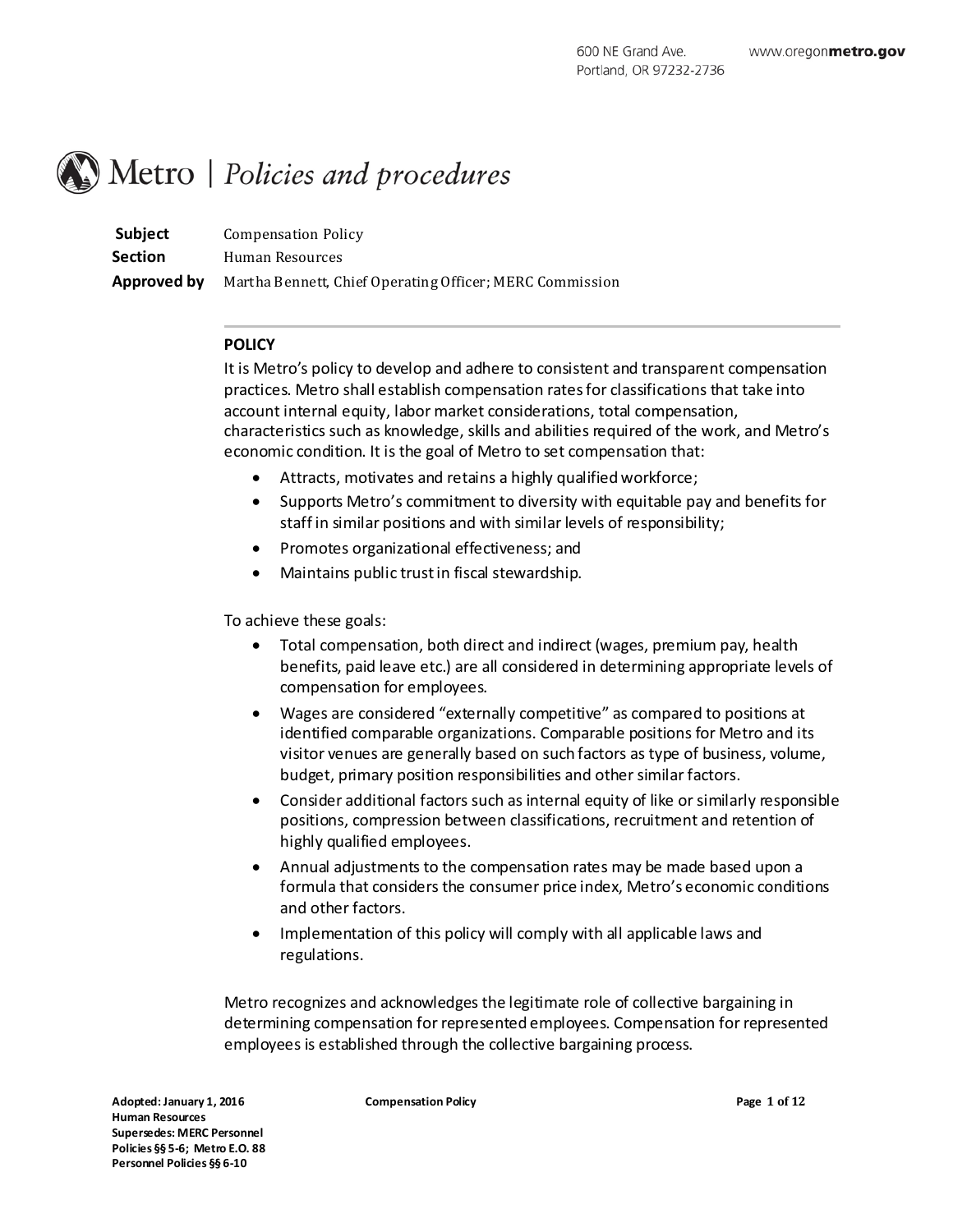#### **Applicable to**

All non-elected Metro employees, excluding the Metro Auditor's Office.

*Where provisions of an applicable collective bargaining agreement directly conflict with this policy, the provisions of that agreement will prevail.* 

#### **Definitions**

Career ladder advancement: A career ladder advancement is a type of reclassification, specific to certain classifications, with its own criteria and a modified request process.

Classification: A group of job positions with similar duties, responsibilities and authority, for which similar qualifications may be required, and for which the same pay range shall be applied.

COLA: A cost of living adjustment which may be tied to a consumer price index.

Compression: When there is little to no difference between pay, such as pay between supervisors and subordinates, between a new hire and an existing employee, or between pay grades or classifications of positions.

Internal equity: Relative importance or value of a position compared to other positions in that or similar classifications. This is often based on position complexity and level of responsibility, decision making authority, consequence of error, specialized functions, and so on. It is sometimes referred to as internal alignment.

Job announcement: Marketing tool used to inform potential candidates about Metro and the specific position being recruited for.

Job description: Comprehensive inventory of all position-specific information. Documents individual position responsibilities and outlines essential and additional duties; job specifications, such as education, experience, knowledge, skills and abilities; tools and equipment used; and working conditions and physical demands.

Job information questionnaire (JIQ): Questionnaire designed to collect information about the important and defining characteristics of specific positions at Metro. The questionnaire serves a number of purposes including providing a basis for position analysis and to prepare classification specifications, job descriptions and job announcements.

Market competitiveness: Metro compensation relative to the applicable labor market based on the point in the market that Metro selects to compensate its positions.

Merit increase: An increase to the base pay of an employee based on the employee's job performance as documented in a written performance appraisal.

Non-represented employees: All employees who are not represented by a collective bargaining agreement, an employment contract or who are categorized as "unclassified."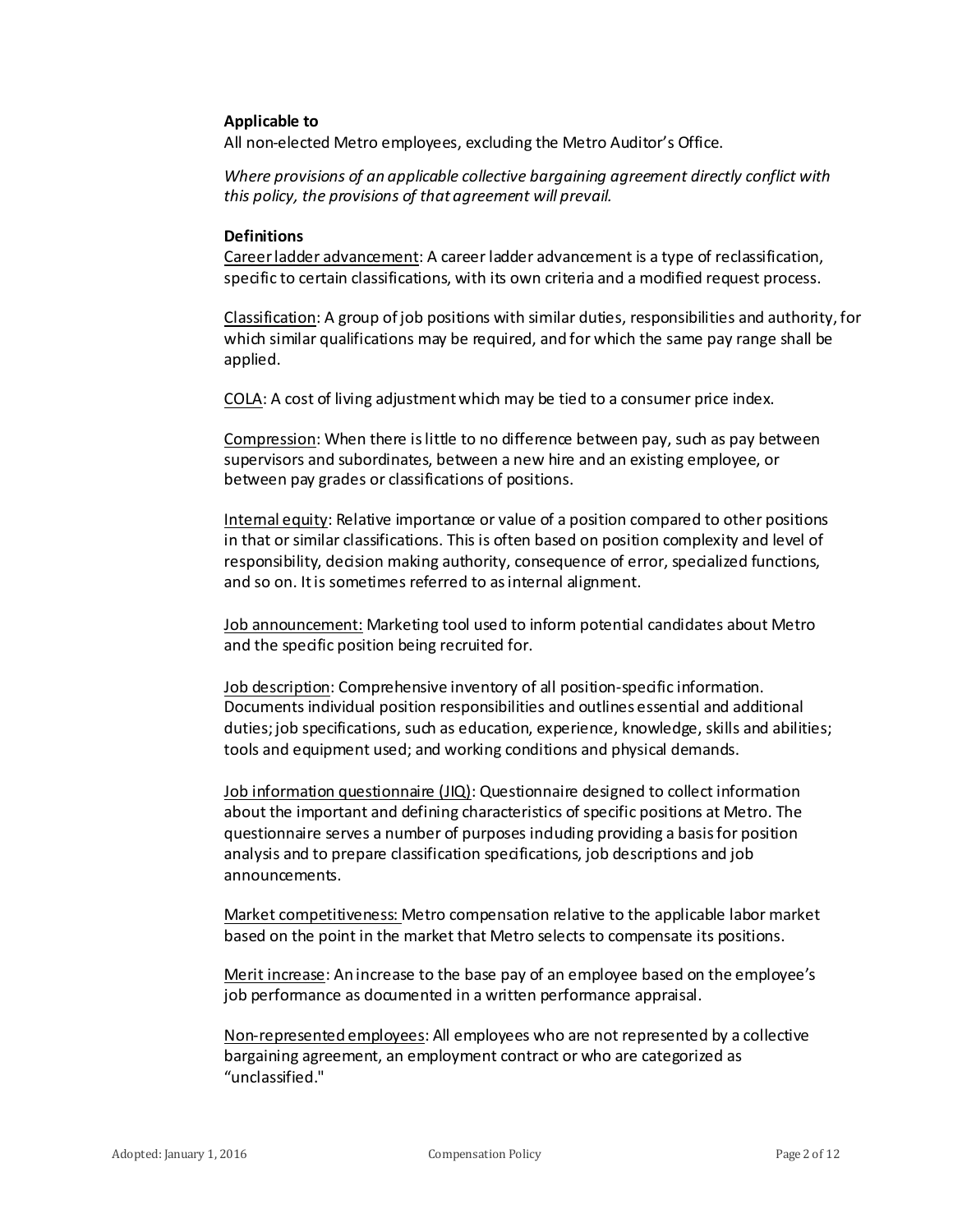Promotion: Advancement to a cl0assification in a higher pay range. Typically an employee must apply and be selected for a promotion (making it different than a reclassification).

Reclassification: An official change to the classification of a position due to an ongoing business need. Reclassifications may be upward, downward or lateral.

Red-circle: Freezing of an employee's pay rate when it exceeds the top of their classification's pay range (usually as a result of reassignment or voluntary demotion). During a red-circle period, an employee is generally not eligible for any pay increase unless/until the top of the classification's pay range exceeds their pay rate. Red-circling typically lasts for twelve months, at which time pay will be reduced to the top of the employee's new pay range.

Regular status: An approved and budgeted position; funding is ongoing in nature.

Working out-of-classification (WOC): Short-term, temporary solution to address a workload need usually for employees assigned to provide coverage while another employee is on leave or during periods when another position is vacant or there is a short term, projectbased need for higher-level work.

## **Guidelines**

The Human Resources Department is responsible for developing and administering Metro's compensation philosophy, policy and corresponding guidelines and procedures. Metro's compensation philosophy, policy, guidelines and procedures provide a foundation for how positions are compensated to ensure consistency and transparency, fiscal responsibility and legal compliance while providing flexibility to meet the needs of the agency's diverse services and jobs.

# **Compensation Philosophy**

Metro views compensation as a management tool intended to support the organization's goals, culture, business, operational and financial needs; to recognize the value of employees in the workplace; to attract, motivate and retain a highly qualified workforce; and to encourage professional growth and retention of diverse, qualified, motivated, and high performing employees. A strong compensation system will contribute to Metro being an effective and high functioning organization.

Metro values planning for and prioritizing compensation needs, implementing compensation-related actions with fairness, consistency and fiscal responsibility and being both transparent and flexible enough to effectively respond to changing organizational needs and economic issues. Metro believes an effective compensation system is an important tool for reducing time, money, unnecessary turnover and personnel issues associated with inconsistent compensation planning and practices and for providing a better sense of predictability for Metro and its employees. Metro's Compensation Philosophy is made operational through this policy, which sets forth broad guidelines and procedures for administering compensation.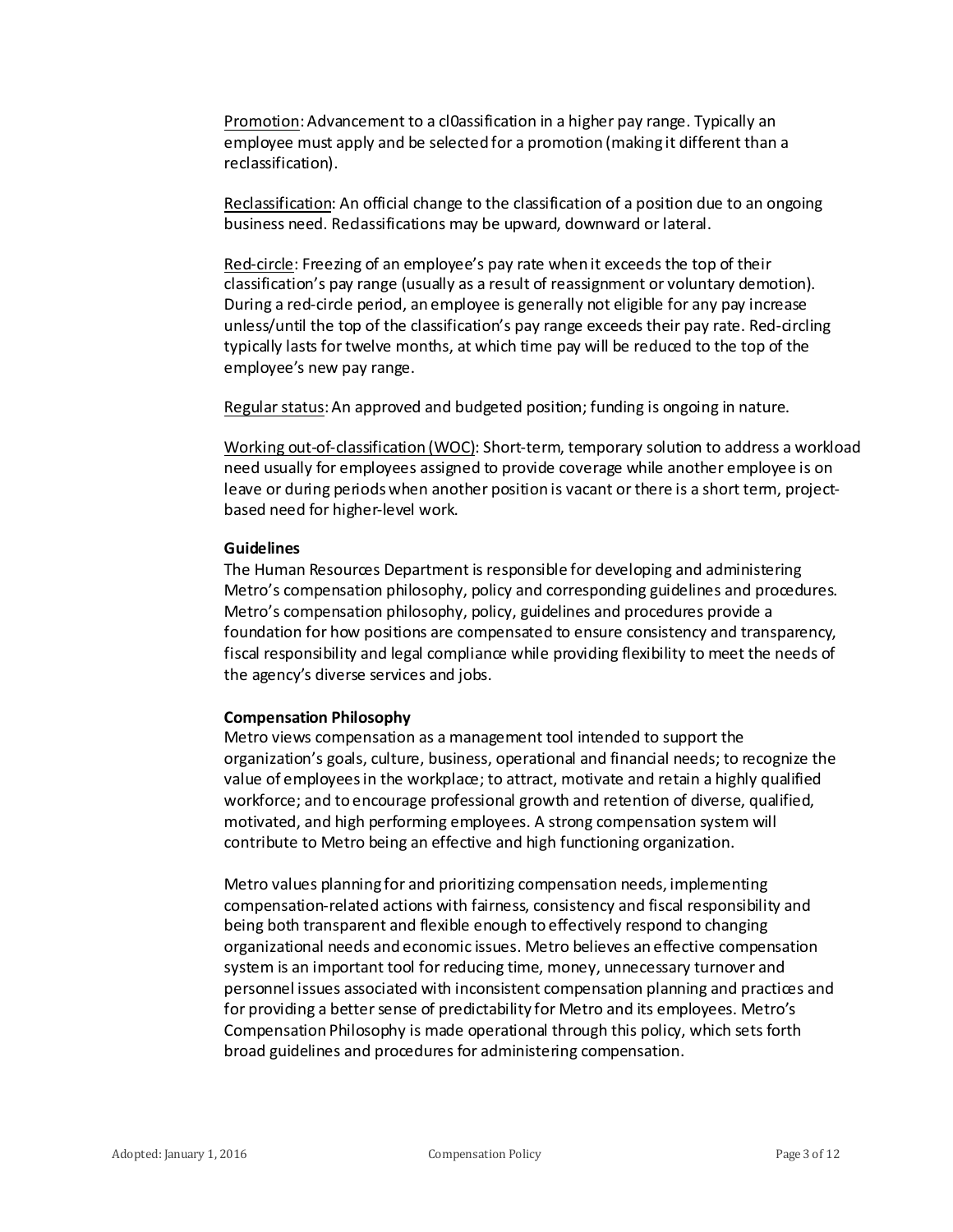For all positions, Metro strives for consistent differentials between positions in a series; between regular and lead positions; and between supervisory and subordinate staff positions. Discrepancies may be appropriate depending on employee qualifications, length of service, or other factors.

## **PROCEDURES**

- 1. Establishing pay/market competitiveness
- 2. Initial classification
- 3. Pay actions (initial placements, reclassifications, temporary pay actions, etc.)
- 4. Classification and compensation studies

# 1. Establishing pay/market competitiveness

It is the goal of Metro to compensate positions competitively, in order to attract and retain a well-qualified workforce. When establishing pay, Metro will consider the applicable external labor market as well as internal factors including the overall equity of positions and the organization's ability to pay.

Pay for position classifications are determined through market analysis using primarily local and/or regional published survey data of agencies with positions similar in function to those of Metro. For some positions, the market will be exclusively public sector organizations. For others, the market will be a mix of public and private sector employers. In some cases, national or custom data collection may be necessary, such as for industry-specific, difficult-to-recruit or other positions that have insufficient published survey data.

Metro's goal is to conduct market studies on one or more of its position groups every 3-5 years. Market study processes will adhere to sound compensation practices to determine whether jobs surveyed match Metro's jobs and are considered comparable, factor in cost of living differentials for comparables that are out of the region, ensure that pay data is current, and so on. Specific market study processes can be conveyed at the beginning of a market study.

# 2. Initial classification

The Human Resources Department is responsible for establishing compensation rates for all newly created positions. This is typically referred to as the initial classification process.

For newly created positions, managers shall work with the Human Resources Department for an initial classification analysis. Human Resources will review the proposed position duties; review current positions and classifications and relevant classification/compensation issues to ensure internal equity; and may conduct a market study as needed. Human Resources will work with the manager to develop a job description and make a classification recommendation.

If there is no appropriate existing classification for a new position to belong to, a new classification will need to be developed or an existing classification may be modified, which may necessitate a more in-depth classification and/or compensation review. New classifications or significant changes to existing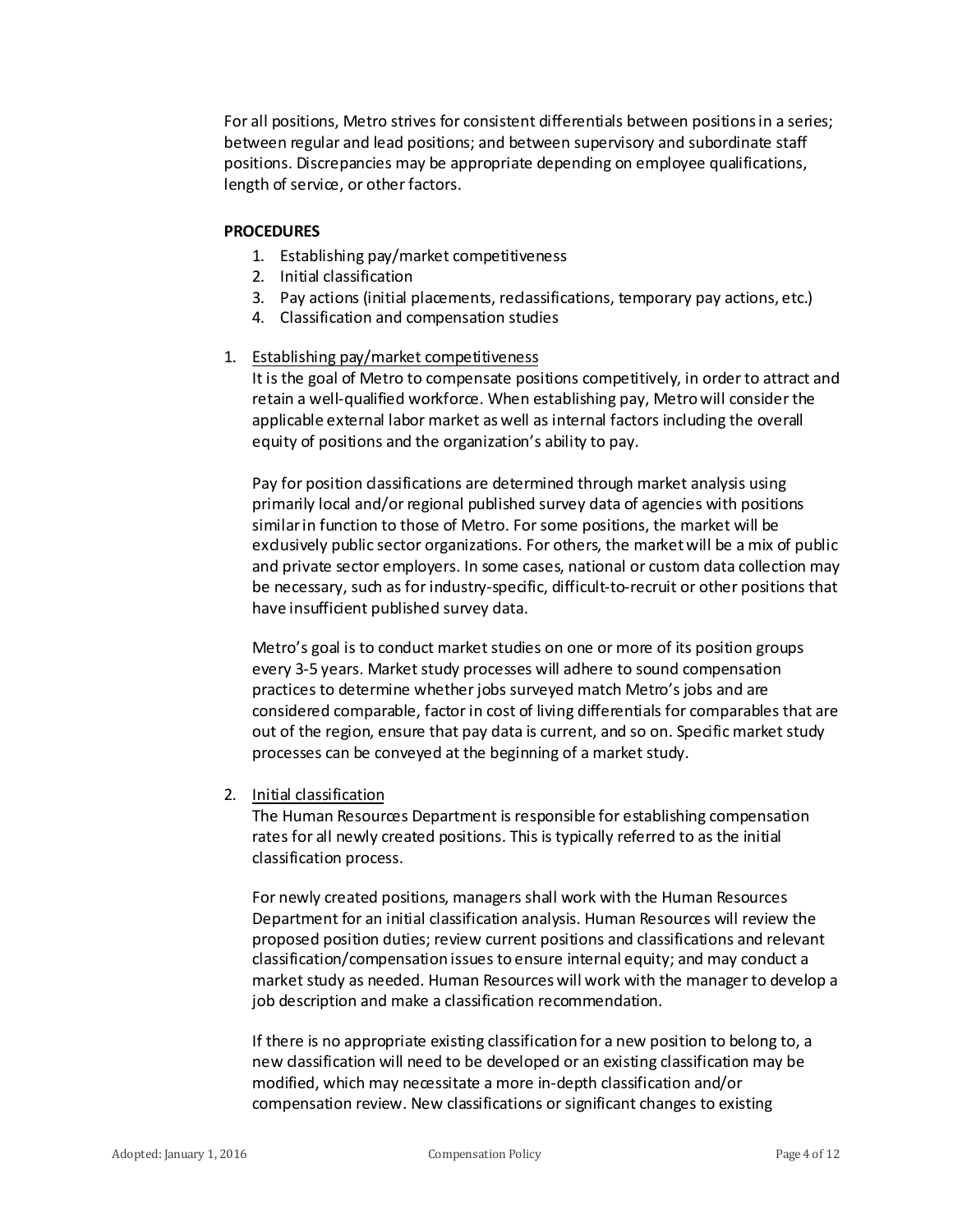classifications shall be negotiated with the applicable bargaining unit, if any, per the respective collective bargaining agreement. All new and/or significantly revised classifications must go through administrative channels for approval, typically by the Deputy Chief Operating Officer (COO) or General Manager.

If a manager is filling a vacancy or adding a position that is already part of the classification system and has budget approval, the manager may proceed directly to the recruitment and selection process. An initial classification analysis is strongly encouraged for non-recurring vacancies (i.e. former employee had been in the position for several years) to ensure the job duties and classification are still appropriate.

3. Pay Actions

Human Resources makes, reviews and/or processes pay action recommendations; some actions require final approval by the Deputy COO.

Pay actions indude:

- Initial placements (new hires)
- **Promotions**
- Pay range progression (COLA, merit, step increases)
- Reclassifications
- Career ladder advancements
- Work-out-of class pay (WOC)
- Reassignments
- Compression adjustments

# **Initial placements (new hires)**

An attempt should be made to hire new employees at the minimum of the pay range or as close to it as possible. Circumstances that may warrant pay higher than the minimum rate include, but are not limited to: experience, prior compensation history, difficulty of successfully recruiting for the position, specialized needs of Metro, or other relevant factors such as internal equity, reassignments and transfers. When considering initial placement, ensuring there is pay equity among employees in the same or similar positions is essential, and managers should consult Human Resources so they take all relevant factors into consideration before making an initial pay offer.

For non-represented regular positions, hiring managers in consultation with Human Resources, may make initial pay determinations to the top of the first quartile of the classification. Placement higher than the first quartile requires justification by the hiring manager and approval by Department Director and the Human Resources Director or designee; placement above midrange requires justification by the hiring manager and approval by the COO or designee and should be done in consultation with Human Resources. Justification will be maintained as part of an employee's personnel file.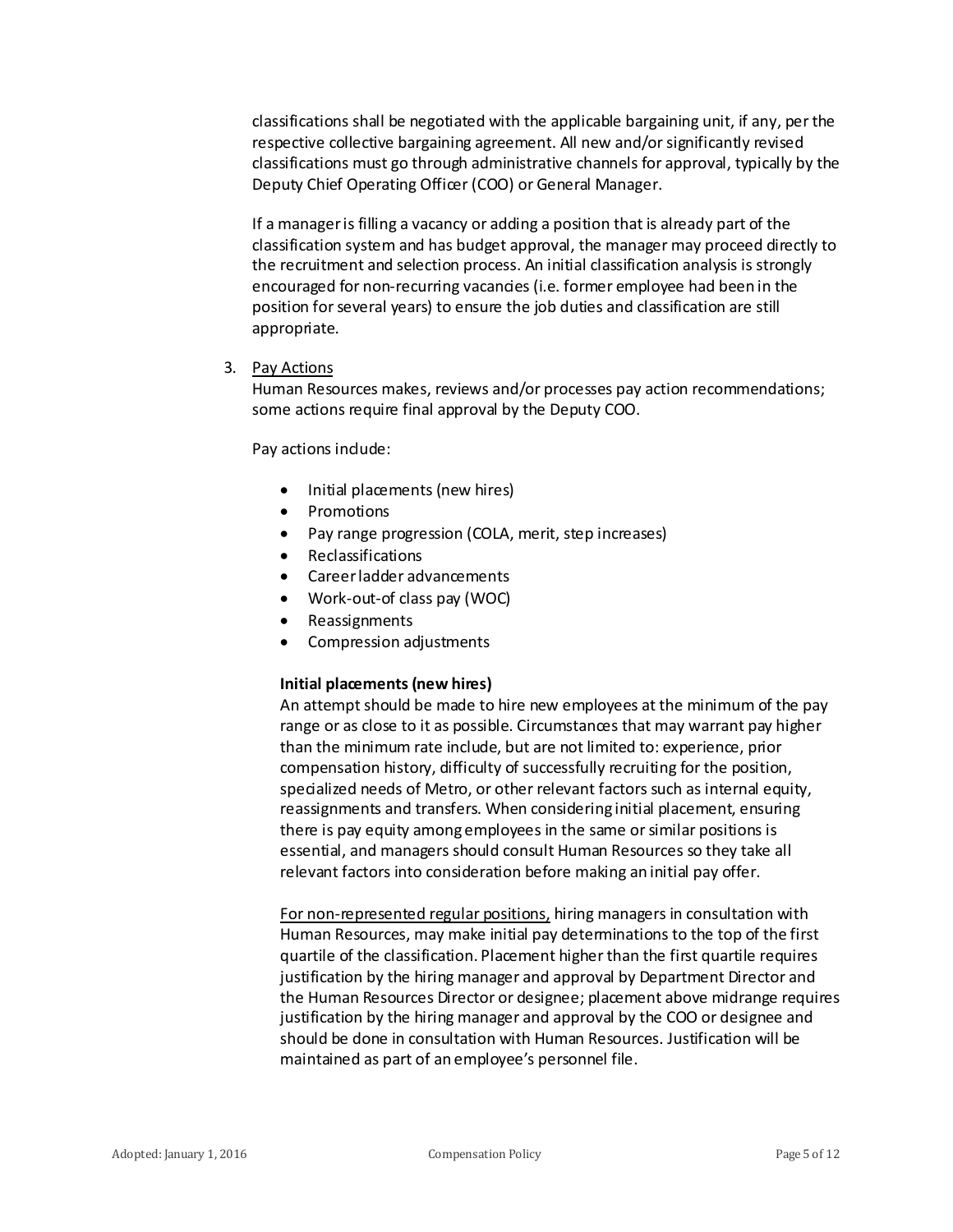For represented positions, including represented temporary and seasonal positions, initial placement depends on the position's specific pay range. In general and for positions with several step pay scales, placements over the equivalent of the first quartile or midpoint should follow the processes for approval outlined above. Ensuring there is pay equity among employees in the same or similar positions is essential, and managers should consult with Human Resources so they take all relevant factors into consideration before making an initial pay offer.

For non-represented temporary positions, placements will be made depending on responsibilities. Placements may be made at the minimum of the salary range for a similar, regular position, or, in cases where a temporary employee will not perform the full scope of a position's duties, placements below the minimum of a classification's range may be acceptable.

See the Probation Policy for information about end-of-probation increases.

## **Promotions**

Promotional placements shall follow the initial placement procedures above. If an employee's current rate of pay is more than where the employee would be placed based on the initial placement procedures (typically due to length of service), the promotional placement will be 5% above the employee's current rate of pay but in no case will exceed the top of the new salary range. The employee's job class entry date shall reflect the effective date of the promotion.

See the Probation Policy for information about promotional end-of-probation increases.

# **Pay range progression (COLA, merit, step increases)**

# *Cost of Living Adjustment (COLA)*

For eligible employees, COLA adjustments are typically processed on July 1 annually. Pay schedules will also be adjusted by the COLA amount. Under no circumstances should the increase result in the employee being paid above the top of the range.

The amount of the COLA will be influenced by Consumer Price Index (CPI) for Portland Salem OR-WA Urban Consumers for the preceding calendar year and the Metro budget; for represented employees, COLA amounts or calculations, if any, are negotiated through the collective bargaining process.

COLA amounts and eligibility will be determined and communicated annually in advance of July 1.

#### *Merit Pay*

It is Metro's goal to administer annual merit increases for eligible nonrepresented staff based on satisfactory performance in order to provide employees with opportunities to progress through their pay ranges.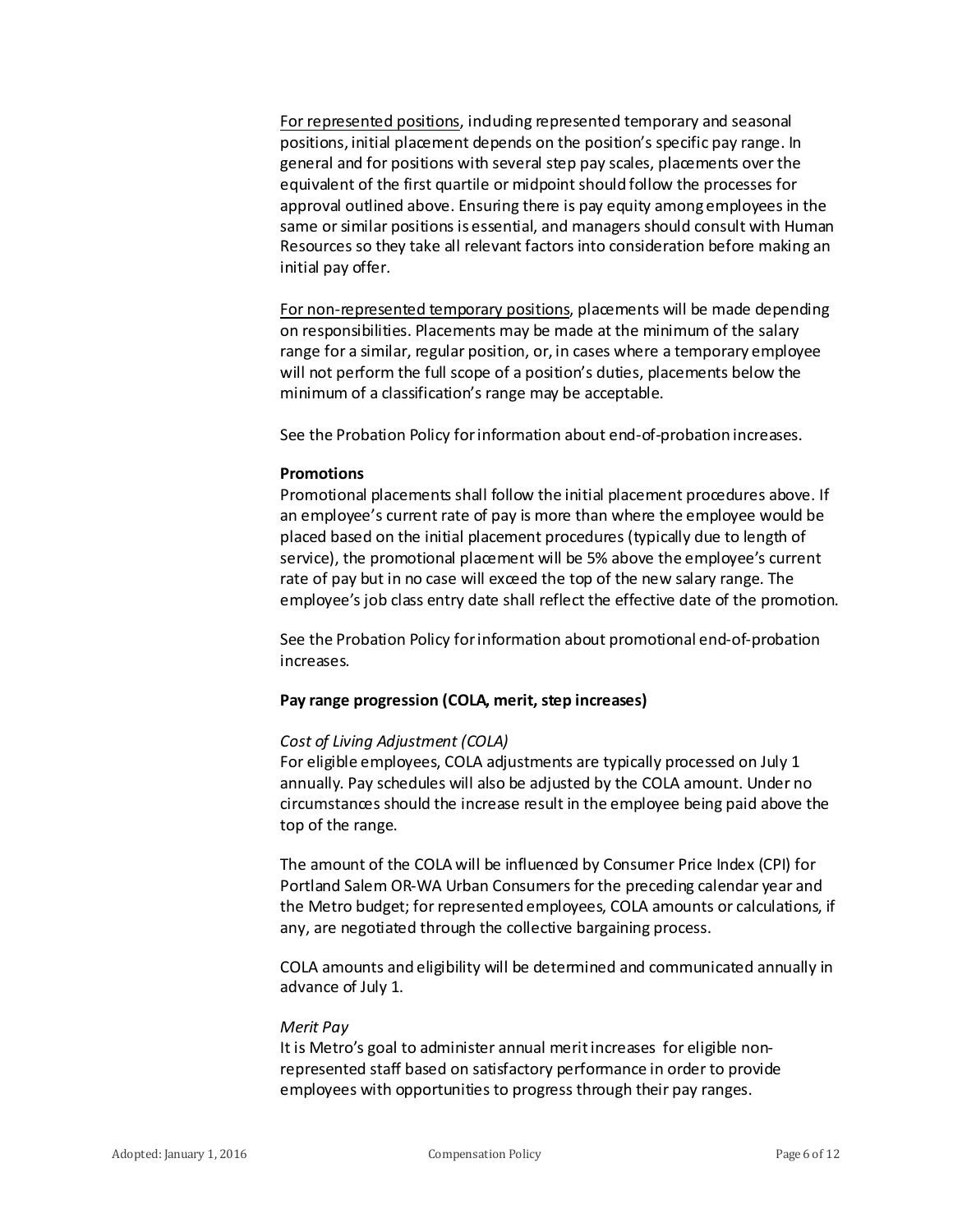Performance documented in an annual performance evaluation will determine whether an employee is eligible for a merit pay adjustment. If an employee receives a rating lower than "successful," he/or she will not be eligible for a merit increase.

Employees on probation at the beginning of a fiscal year (July 1) will not be eligible for the merit increase administered that year, and merit increases may be prorated for employees who received post-probationary increases in the fiscal year proceeding July 1.

The availability and amount of the annual merit increase may vary from year to year based on Metro's financial condition. Increases may not be available every year, though the intent is to provide opportunities for merit increases annually. Annual increases are never guaranteed. If an ongoing increase is not available, Metro may determine other options to compensate non-represented staff. Merit increases will be prorated for employees who would exceed the top of their stated pay range by receiving the full merit amount. In no instance should an increase place an employee above the top of their pay range.

#### *Step increases*

Represented employees may receive annual pay increases as specified by their collective bargaining agreements.

#### *Other Pay*

Metro recognizes that there will be times that employees achieve significant milestones or perform well in excess of expectations and that there are times when adjustments need to be made to restore pay equity.

At those times when the regular processes for pay adjustments are not sufficient, directors should work with Human Resources staff to determine the options that exist for addressing the particular situation. Options may include additional one-time or ongoing pay, administrative leave, flexible scheduling, or other options.

Pay or reward options should be used sparingly and should be reserved for exceptional circumstances only.

#### **Reclassifications**

For temporary duty changes, see the section for working out of classification (WOC). Some dassifications are eligible for career ladder advancement, which is similar to a reclassification, but has a modified request process. See the career ladder advancement section for more information.

Reclassifications should **not** be requested to address changes in how work is accomplished (i.e. new tools, new software, etc.) or where there is a vacant position and filling the position through a recruitment would be more appropriate. While these changes may require training and time to get familiarized, they do not usually change the purpose or the overall responsibilities or complexity of the job.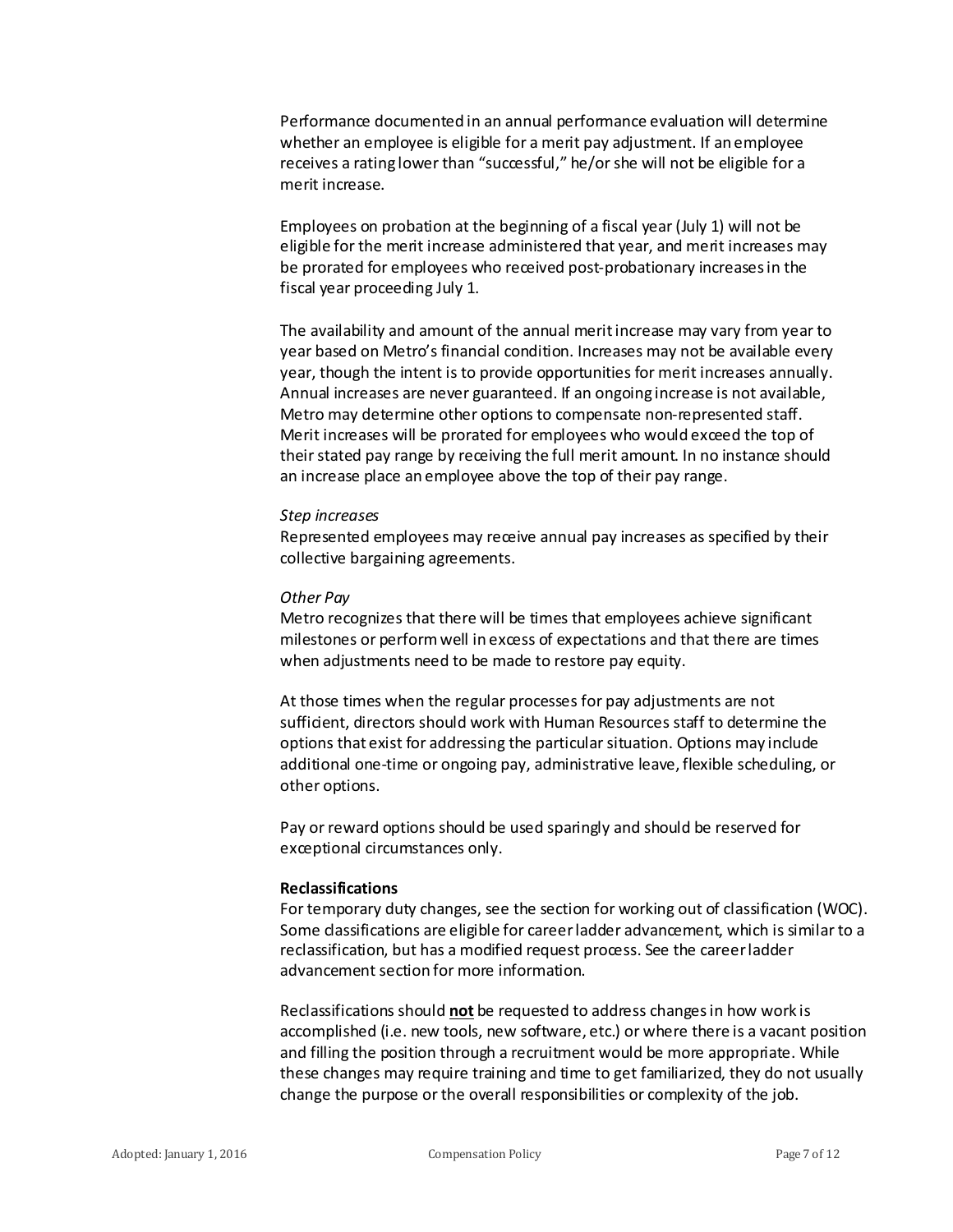Additionally, reclassifications should **not** be requested to reward an employee for work well done or to increase the pay of an employee who has reached the top of his or her pay range.

Please refer to the redassification procedures on the Metronet to request a reclassification.

#### *Outcomes of reclassification*:

## Reclassified to a higher pay range:

The employee will be placed at the beginning pay rate of the new range or at the rate that is closest to a 5% increase above the employee's current rate of pay (not including any out of class pay an employee may already be receiving).

## Reclassified to a lower pay range:

If the employee's pay rate is within the lower pay range, the employee's pay rate will not be reduced, and the employee will continue to be eligible for any step, merit or COLA increases he/she would ordinarily be eligible for.

If the employee's pay rate is above the maximum of the new pay range, the employee's pay will be red circled for a period of one year, at which time the employee's pay rate will be reduced to the maximum pay rate of the new classification. During the red circle period, and unless/until such time as pay falls below the maximum of the new range, the employee will not be eligible for any pay increases.

The effective date of a reclassification is the first day of the month the approved Reclassification Request/Fiscal Impact Statement form was received in Human Resources. The employee's anniversary date will be reset to the effective date of the reclassification. Unless otherwise specified by a collective bargaining agreement, there is no probationary period for reclassifications.

# **Career Ladder Advancement**

A career ladder advancement is a type of redassification, specific to certain classifications, with its own criteria and a modified request process. The employee's advancement depends on the department's business need to assign higher level responsibilities on an ongoing basis as well as the employee's readiness to assume higher-level responsibilities. In addition, the employee must fulfill certain criteria related to initiative and leadership, training and length of service in the current classification. Designated classifications will have specific career ladder advancement criteria listed in the classification description.

The career ladder request process is similar to the reclassification request process except that a career ladder request form is required **in addition to** the Reclassification Request/Fiscal Impact Statement form.

Please see Metronet for a list of classifications eligible for career ladder advancement.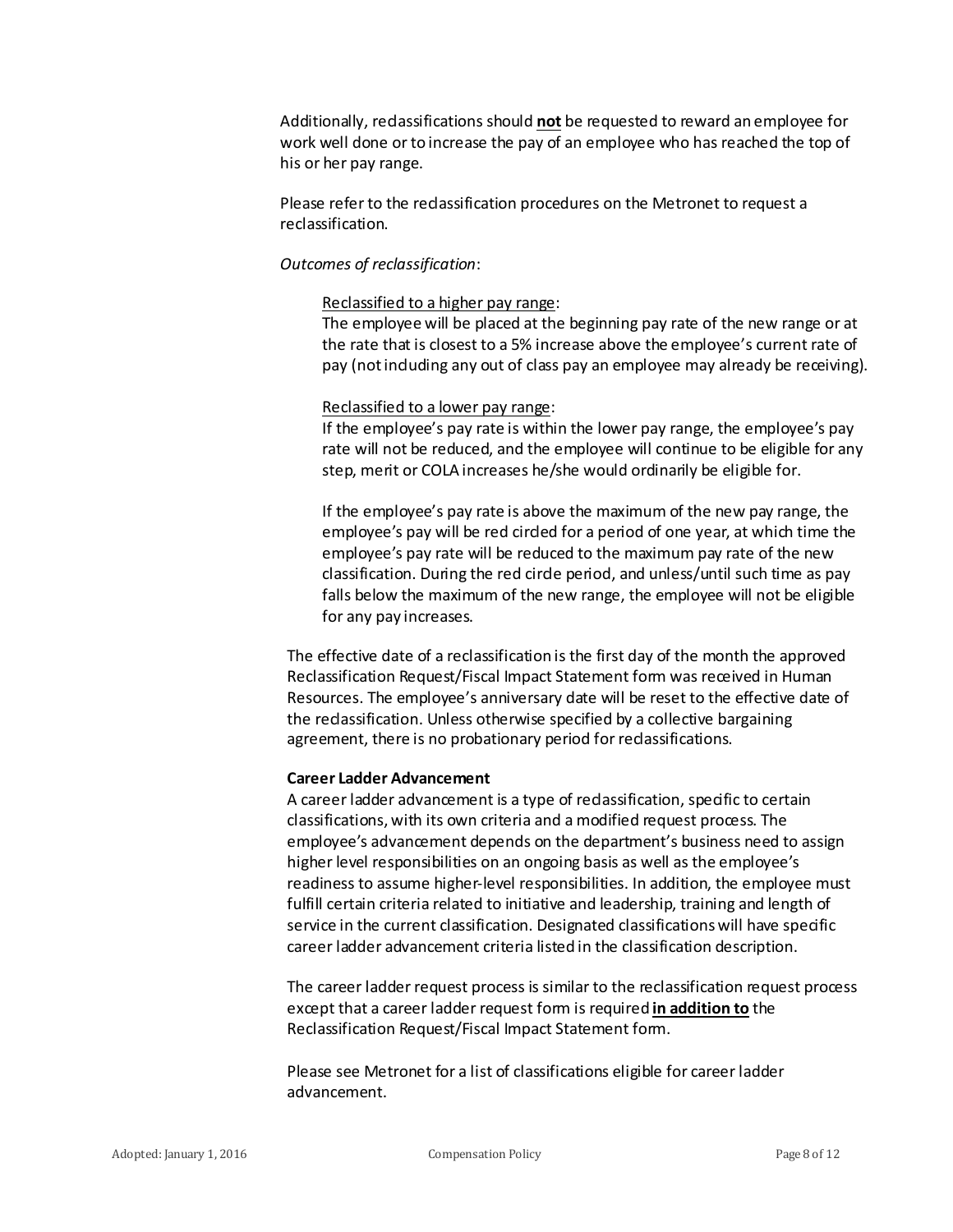#### **Working out- of-class (WOC)**

If a non-represented employee is assigned to work in a higher classification for a period in excess of ten consecutive work days, a manager or director may request WOC pay for the employee. The request should state the need for the WOC assignment, the duties the employee will be performing that warrant WOC pay, the start date, and the anticipated length of the assignment. Human Resources may conduct a preliminary analysis of the assignment to ensure the WOC assignment is appropriately dassified.

Employees assigned WOC will be placed at the beginning pay rate of the range for the WOC position if they are taking on the majority of the duties or at a rate that most closely represents a 5% increase above the employee's current rate of pay. Ideally, effective dates for WOC assignments should coincide with the start of a pay period (the  $1<sup>st</sup>$  or  $16<sup>th</sup>$  of a month).

WOC assignments are meant to be temporary in nature and therefore should not exceed six months. If WOC is necessary beyond six months, extenuating circumstances must be provided, in writing, by the employee's manager or director, to Human Resources for approval. Managers should address WOC situations in a timely manner and avoid making retroactive requests when possible.

If an employee is working out of dass and is ultimately redassified to the higher level position, the working out of class time will not be considered when setting the redassification date (e.g., if a person works out of class from January-April, and a reclassification request is submitted in March and is approved, the effective date of the reclassification would be March 1, not January 1).

#### **Reassignments**

When an employee applies and is selected for a position at a lower pay range or is reassigned to a position at a lower pay range as a result of a reorganization, cost-savings measure or other rationale, it is the immediate supervisor's responsibility to work with Human Resources to initiate a request for a reassignment (or through the administrative channels if it is part of a major reorganization).

The employee's pay shall not be reduced as long as it is within the pay range of the lower classification. If it is a voluntary demotion and the employee's pay is above the new pay range, it will be reduced to the highest rate of the new range. If it is an involuntary demotion and the employee's pay is above the new pay range, the employee's pay may be red-circled for a maximum of twelve months. At the end of twelve months, if the employee's pay is still above the maximum of the new pay range, the employee's pay will be adjusted downward to the maximum of the new range.

Employees whose pay is red-cirded will not be eligible to receive cost of living or other base pay increases until the top of their new pay range exceeds their current pay rate. In no case shall an employee's current rate be increased upon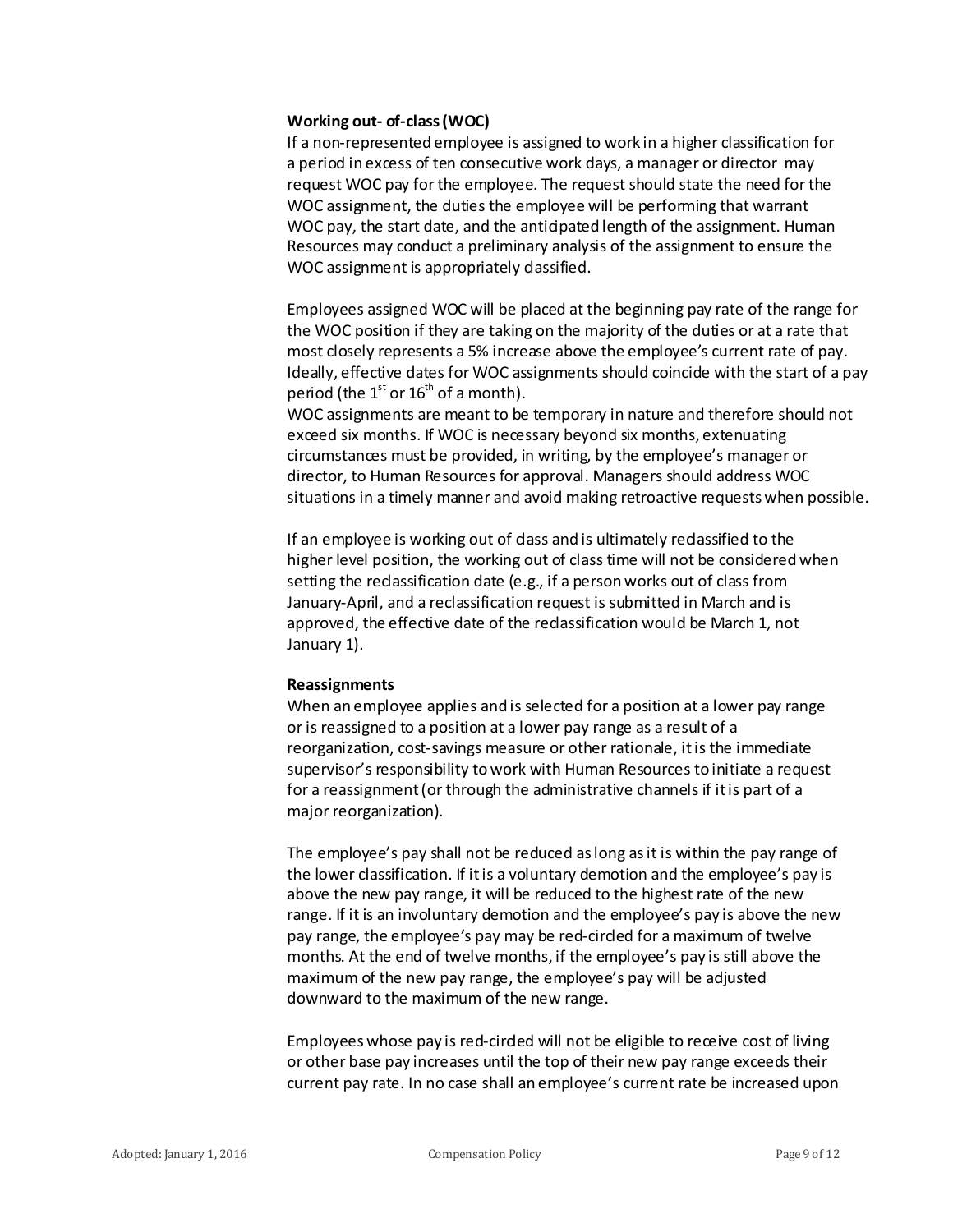demotion.

# **Compression Adjustments**

Ensuring that supervisors and managers earn more than the staff they supervise is important for morale and for promotional opportunities to be appealing to non-supervisory staff. In general, Metro's goal is to ensure that supervisors and managers earn at least 10% more than their highest paid subordinate. There may be times that this is not warranted or feasible, and there may be times when more than a 10% differential is warranted. Human Resources will monitor compression annually. Depending on the available budget, adjustments to correct compression issues may be implemented over a period of time and not corrected entirely in one adjustment.

# 4. Classification and compensation studies

Classification and compensation studies are generally undertaken to review a larger group of classifications based on a high incidence of reclassification requests or turnover, a desire to streamline organizational structures, concerns about internal equity, for regular system maintenance, etc. They are initiated by Human Resources or Metro leadership and are conducted or managed by Human Resources. Because classification and compensation studies can be very large and complex, they must be planned for in advance and may be conducted by an outside consultant.

For classification studies, employees in the classification(s) being reviewed will typically be asked to submit a JIQ (Job Information Questionnaire) for a review of job duties. Classification descriptions are then reviewed to ensure work is accurately reflected and that there is equity in terms of how the classification is used organization-wide. Compensation studies focus on how Metro pays compared to the external market as well as to internal positions of like complexity (see establishing pay/market competitiveness section).

Human Resources forwards classification and compensation study recommendations to the COO or designated management team for review and approval. For represented positions, implementation of classification changes will adhere to collective bargaining agreements or be bargained as necessary. Compensation studies should be conducted at least every five years or as necessary for bargaining, major reorganizations, etc.

When, as part of a classification or compensation study, the salary range for any classification is increased, individual employees shall be placed within the new range at their current rate of pay or on the beginning salary rate of the new salary range if the beginning salary rate is higher than his/her current rate of pay. Timing of implementation may vary based on fiscal constraints.

When the salary range for an entire classification is decreased as a part of a classification/compensation study, the pay rates of the incumbents in the positions shall be red-circled until such time as pay rates are within the new salary range. Employees will only be eligible for salary adjustments at such time as their pay rates are within the new salary range.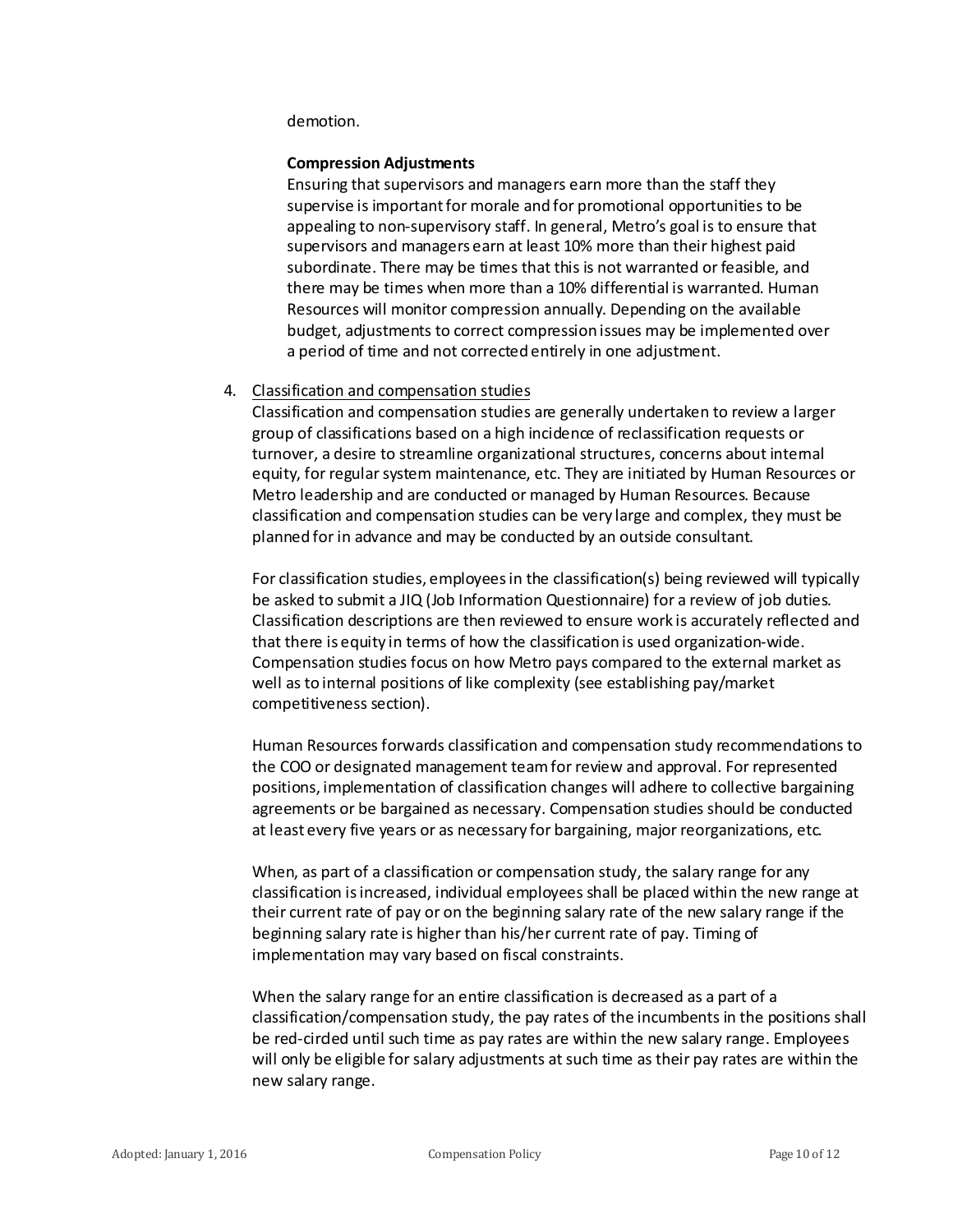# **Responsibilities**

Employee:

- 1. Keep informed of the compensation policy and corresponding guidelines and procedures.
- 2. Communicate compensation concerns with their supervisor or Human Resources as appropriate.

# Supervisors:

1. Determine staffing and position needs and responsibilities – works with Human Resources to initiate classification and reclassification reviews and pay actions and develop job descriptions and job announcements; serve as a resource providing information for classification and compensation studies.

## Department Director, Manager or Supervisor:

- 1. Informs Human Resources when an employee has been reassigned to work out of class, and when the assignment ends.
- 2. Approves and signs reclassification requests/fiscal impact statements.
- 3. Approves pay actions such as those related to working out of class or reclassification.
- 4. Serves as a resource providing information for classification and compensation studies.

## Deputy Chief Operation Officer (DCOO) and General Manager:

1. Final approval for newly created classifications and reclassifications and for new employees hired above midpoint.

# Chief Operation Officer (COO):

- 1. Approves the compensation policy and corresponding guidelines and procedures.
- 2. Allocates funds for compensation administration.
- 3. Approves large classification and compensation studies; allocates funds and serves as final approval for study recommendations.

#### Budget Coordinator:

- 1. Reviews and signs reclassification requests/fiscal impact statements.
- 2. Forecasts and budgets costs; facilitates funding.

#### Human Resources:

- 1. Develops and administers the compensation policy and corresponding guidelines and procedures; regularly reviews the policy and associated systems to ensure compliance.
- 2. Serves as a resource to management and employees for compensation needs.
- 3. Works with Finance and Regulatory Services and the COO to review budget implications of annual increases and make recommendations accordingly.
- 4. Processes all compensation actions, ensuring compliance with all record-keeping requirements.
- 5. Communicates compensation information and any updates or changes to employees and others as appropriate.
- 6. Conducts routine and/or periodic classification and compensation studies.